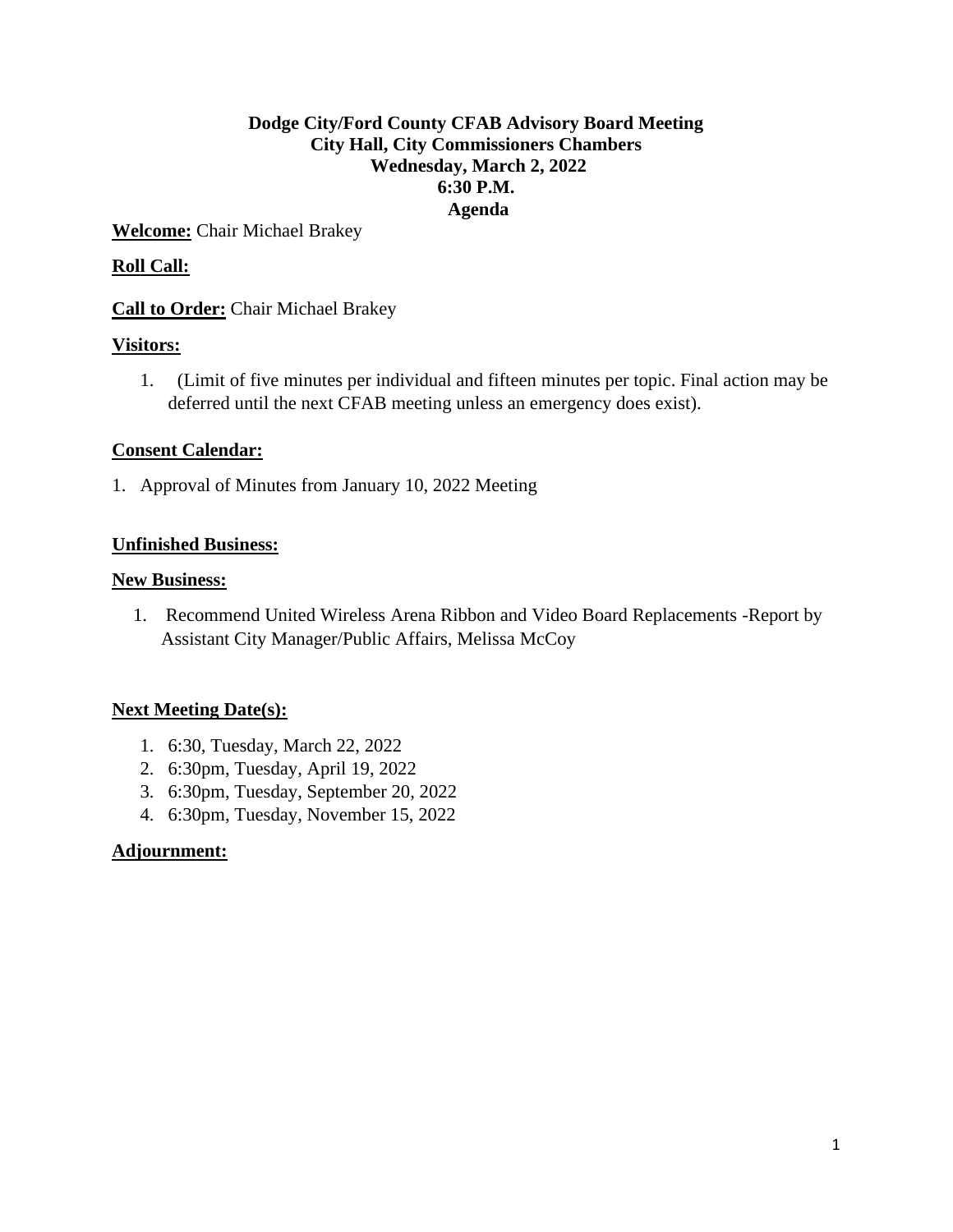# **Dodge City/Ford County CFAB Advisory Board Meeting City Hall, City Commissioners Chambers Monday, January 10, 2022 6:30 P.M. Minutes**

# **Welcome:** Chair Michael Brakey

**Roll Call:** Michael Brakey, Michael Martinez, Mike Laskowsky, Martha Mendoza, (absent), Hugo Rodela, Angela Unruh, City Commissioner Rick Sowers, County Commissioner Kenneth Snook, City Manager Nick Hernandez, and County Administrator JD Gilbert

# **Call to Order:** Chair Michael Brakey

# **Visitors:**

1. There were no visitors remarks.

# **Election of Officers:**

1. Election of 2022 Chair: Mike Martinez made a motion to nominate Michael Brakey to serve as Chair of CFAB for an additional term. Mike Laskowsky seconded the motion which passed 5-0.

2. Election of 2022 Vice-Chair: Michael Brakey made a motion to nominate Angela Unruh to serve as Vice-Chair of CFAB. Hugo Rodela seconded the motion which passed 5-0.

# **Consent Calendar:**

1. Approval of Minutes from November 16, 2021 Meeting-

Angela Unruh made a motion to approve the consent calendar and Mike Laskowsky seconded. The motion passed 5-0.

# **Reports:**

# **CFAB Updates:**

- 1. "Why Not Dodge" Sales Tax Update, Report by Nicole May, Director of Finance, Assistant City Manager Melissa McCoy reported that Ms. May was absent but shared that the City was waiting on additional data to share on sales tax. A report will be sent out at a later. She added that as of the first of the year, the base sales tax rate within Dodge City has dropped from 8.65% to 8.5% with the sunset of the Horsethief Reservoir Sales Tax. However, rates still vary slightly in areas currently designated as Community Improvement Districts and STAR Bond Districts.
- 2. "Why Not Dodge" Sales Tax Project Update, Report by Melissa McCoy, Assistant City Manager/Public Affairs. Ms. McCoy shared updates on the following "Why Not Dodge" Sales Tax projects: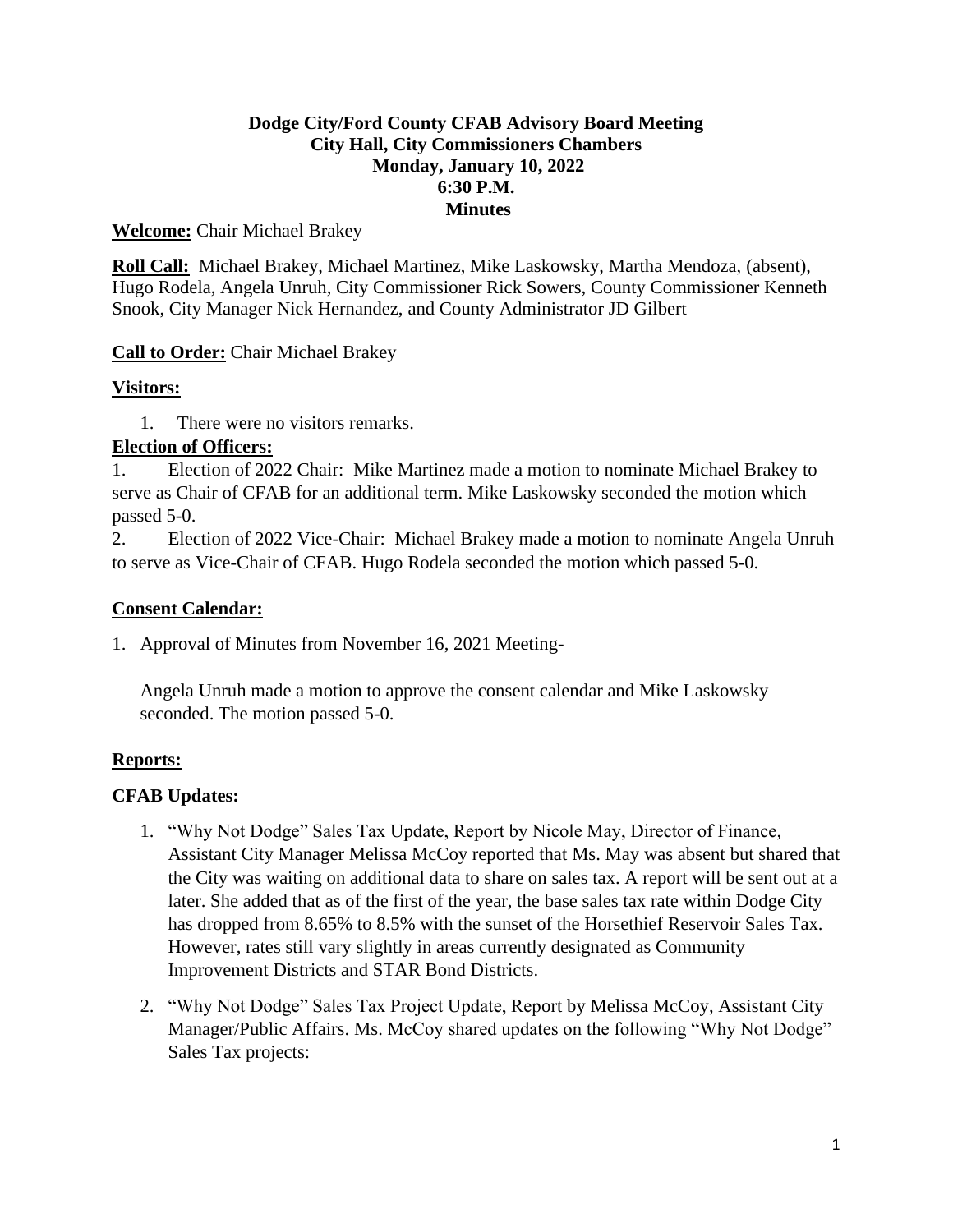- Long Branch Lagoon: A conditional offer was made to the aquatics maintenance worker and he has accepted. Some preliminary meetings have been held with community members and former staff from the water park to get recommendations for improvements. The City has determined that it will be best to shift the manager position to seasonal since there has been limited interest in the full-time position. This will allow for the opportunity to hire two assistants to help oversee lifeguard training, swim lessons and programming as well as admissions and concessions.
- Field Sports: Jacob Miller was hired to serve as the new Sports and Events Coordinator. The 2022 season schedule for Legends Park is now available on dodgecity.org with the Spring Kickoff on April 16-17. Athletic Field Maintenance staff is working on projects at the different facilities including repairs to the fence at Cavalier field and regrading the warning tracks, the dirt edge between the outfield fence and the outfield.
- Dodge City Raceway Park: Ford County has been assisting with drainage repairs to correct some of the current issues. The Dollansky's are finalizing details to release the 2022 racing schedule which was sent to the board previously.
- United Wireless Arena and Boot Hill Casino and Resort Conference Center: The process to remove ice at the arena and prepare for the upcoming basketball tournaments has begun. City and County staff have been providing additional assistance for change overs for events. In addition, work is scheduled to begin this month on concrete repairs at the United Wireless Area. The other major project that is under review is the replacement of the ribbon board which has been failing along with the large screens for the north and south walls and the score tables. The overall project is anticipated at \$2,000,000. This is with \$732,000 for the Ribbon Board, \$1.15 million for the large end wall screens on the north and south walls and 65,000 for score tables. It will also need to be a sole purchase due to the nature of the equipment although the City will be able to use Government purchasing which will result in some cost savings.

# **Unfinished Business:**

1. There was no unfinished business

# **New Business:**

1. Recommend 2022 CFAB Organizational Funding Applications-Report by Assistant City Manager/Public Affairs, Melissa McCoy. Ms. McCoy provided an overview of the staff recommendation for Organizational Funding. Totaling \$110,000 which the total amount of funding available.

Hugo Rodela made a motion to recommend approval of the CFAB Organizational Funding applications as presented and Mike Martinez seconded. The motion passed 5-0.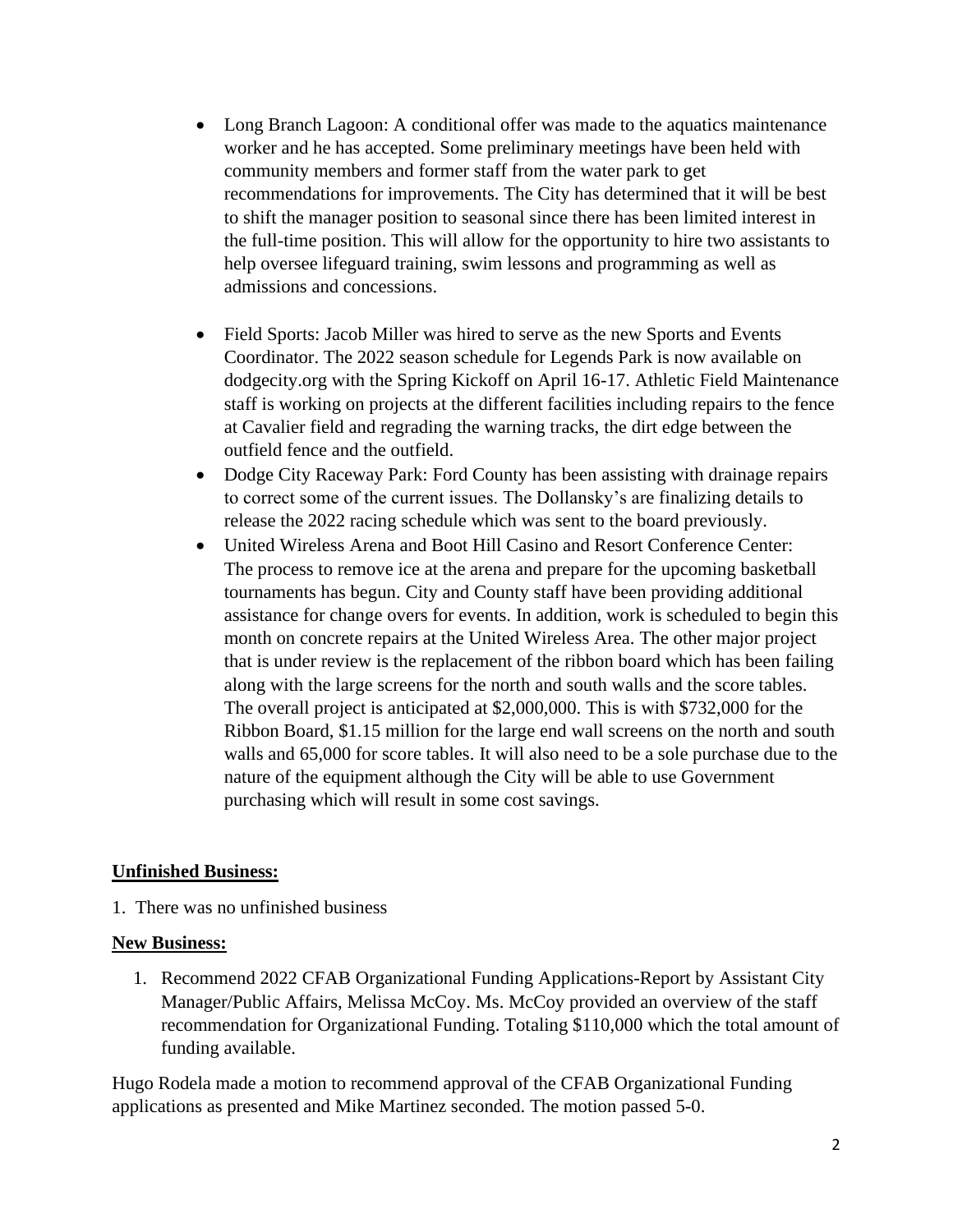### **Next Meeting Date(s):**

Chair Michael Brakey went over the upcoming meeting dates. Then, the board thanked Mike Martinez and Michael Burns for their dedication and service on CFAB since this meeting marked the end of Mike's second three-year term and Michael Burns was elected to the City Commission. Staff is currently working on recommendations for nominations to the joint commissions for the new members.

- 1. 6:30pm, Tuesday, March 22, 2022
- 2. 6:30pm, Tuesday, April 19, 2022
- 3. 6:30pm, Tuesday, September 20, 2022
- 4. 6:30pm, Tuesday, November 15, 2022

### **Adjournment:**

 Mike Martinez made a motion to adjourn and Mike Laskowsky seconded. The motion passed unanimously.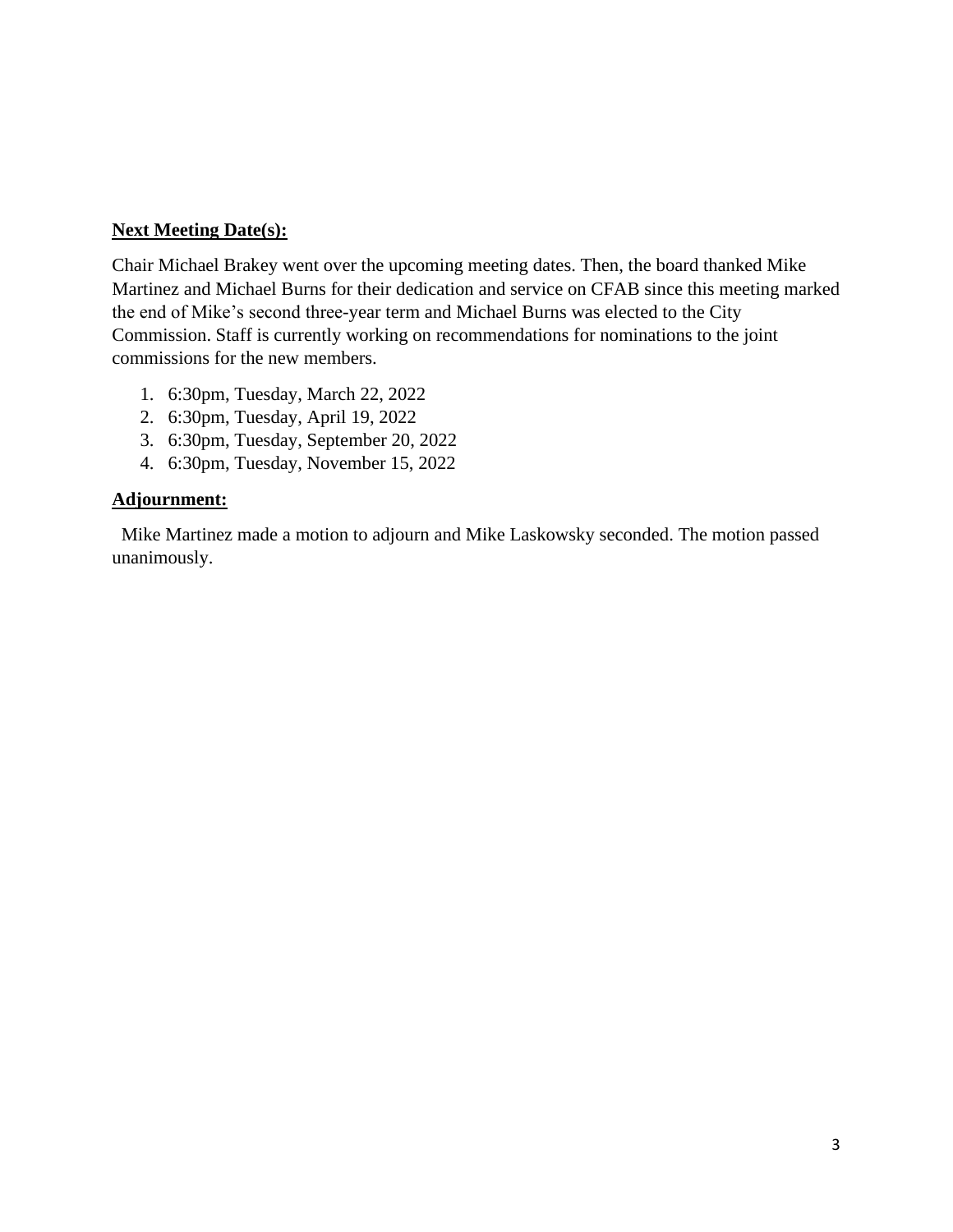

# Memorandum

**To:** Community Facility Advisory Board (CFAB) **From:** City Manager, Nick Hernandez & Assistant City Manager/Public Affairs, Melissa McCoy **Date:** 02/24/2022 **Subject:** United Wireless Arena Ribbon Board Purchase **Agenda Item:** New Business

**Recommendation:** Recommend the purchase of the ribbon board, screens, and associated hardware and software at the United Wireless Arena (UWA). Sole source bid amounts to \$1,474,492 from Daktronics to the City and County Commissions for approval.

**\_\_\_\_\_\_\_\_\_\_\_\_\_\_\_\_\_\_\_\_\_\_\_\_\_\_\_\_\_\_\_\_\_\_\_\_\_\_\_\_\_\_\_\_\_\_\_\_\_\_\_\_\_\_\_\_\_\_\_\_\_\_\_\_\_\_\_\_\_\_\_\_\_\_\_\_\_\_\_\_\_\_\_\_\_**

**Background:** In early February, the City Commission authorized staff to obtain a sole source bid for the audio video components at UWA. The existing ribbon board at UWA is failing and some components are no longer functional. In addition, due to the age of the board, the replacement parts are no longer available. The ribbon board is an integral part of the arena and is used to promote upcoming events, sponsors, and scores for games and tournaments. However, there are very few vendors for this type of technology-thus the sole source bidding. In addition to the ribbon board failing, the large screens on the north and south walls are also in need of replacement.

**Justification:** Daktronics is the industry leader and provides a comprehensive system for venues of all sizes. They install quality systems and ensure that they remain operational. The goal is to have a partner who can provide, install and service the equipment and who will have parts when needed The existing screens and ribbon are ten years old. The replacements are necessary to keep the system operational and should add improvements to quality of images and video as well. This proposal upgrades the current large screen on the north wall and upgrades the south wall screen from a static screen.

**Financial Considerations:** If approved, improvements will be paid for with a short-term bond, that has a five year pay off.

**Purpose/Mission:** Together we value progress, growth, and ongoing improvement.

**Legal Considerations:** There are no legal considerations.

### **Attachments:**

Daktronics Sales Agreement

DODGECITY. ORG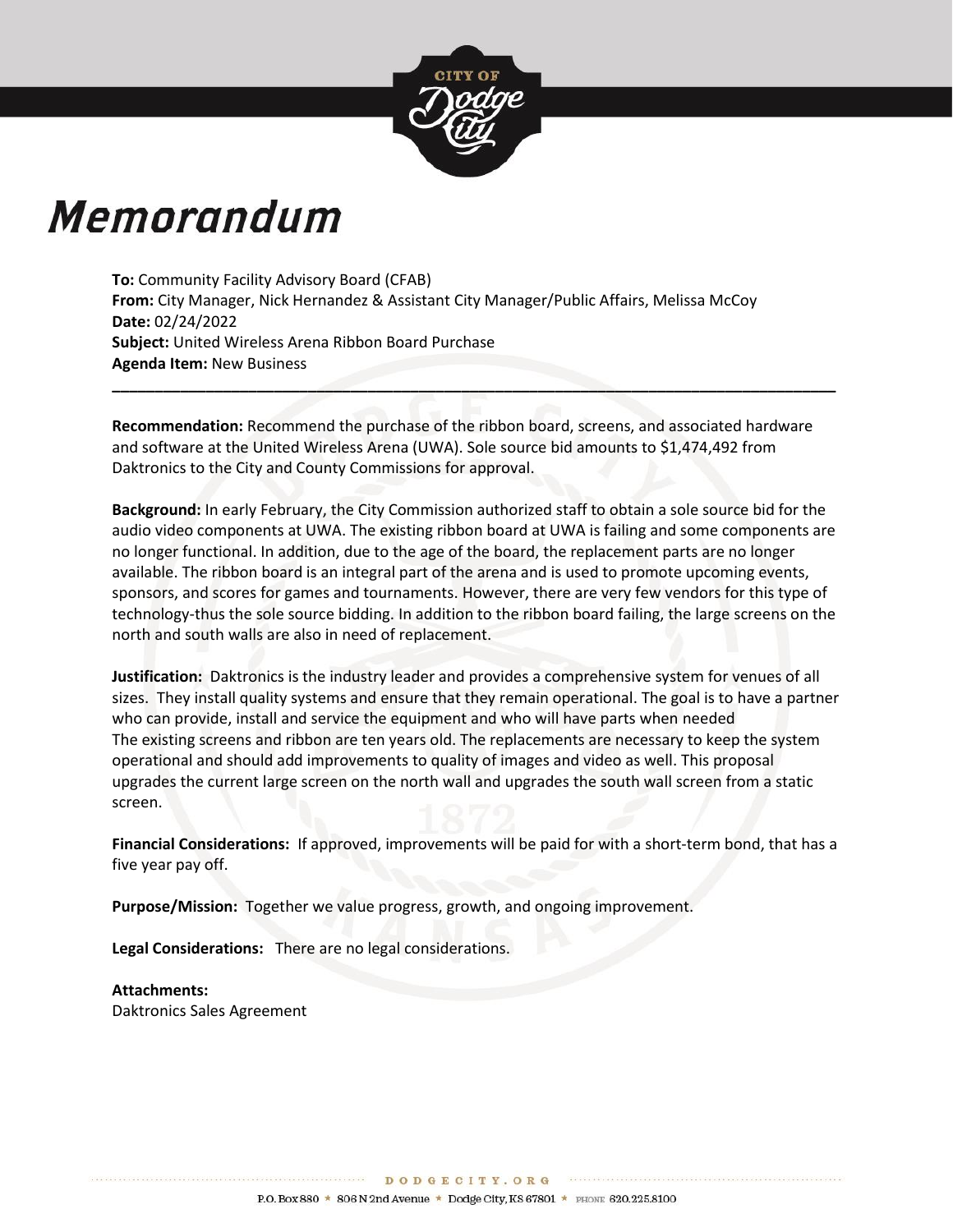

**United Wireless Arena** 740143-2 REV 0 4100 W Comanche St 14-Feb-2022 Dodge City, KS 67801 and the control of the control of the control of the control of the control of the control of the control of the control of the control of the control of the control of the control of the control of th

RE: United Wireless Arena- Video and Ribbons Omnia Partners Contract #R170101 – Certified Proposal Number #KS-R170101-314061

Dear Chris Ragland,

Daktronics, Inc. ("Daktronics") appreciates the opportunity to provide a Sales Agreement to United Wireless Arena ("Purchaser").

### **Equipment and Services:**

OPTION 1: END WALL DISPLAYS

- DVN-3001-5.9MN-840x2604
- DVN-3001-5.9MN-420x1344
- Control Equipment
- Installation
- Service: 1 Year Parts & Labor

(See attachments for additional details.)

# **PRICE (EXCLUDING TAXES) \$742,846.00**

### OPTION 2: RIBBON

- RTN-301-15MN-40x15904
- Control Equipment
- Installation
- Service: 1 Year Parts & Labor

(See attachments for additional details.)

# **PRICE (EXCLUDING TAXES) \$731,646.00**

# **TOTAL CONTRACT PRICE (EXCLUDING TAXES) \$1,474,492.00**

(amount in USD)

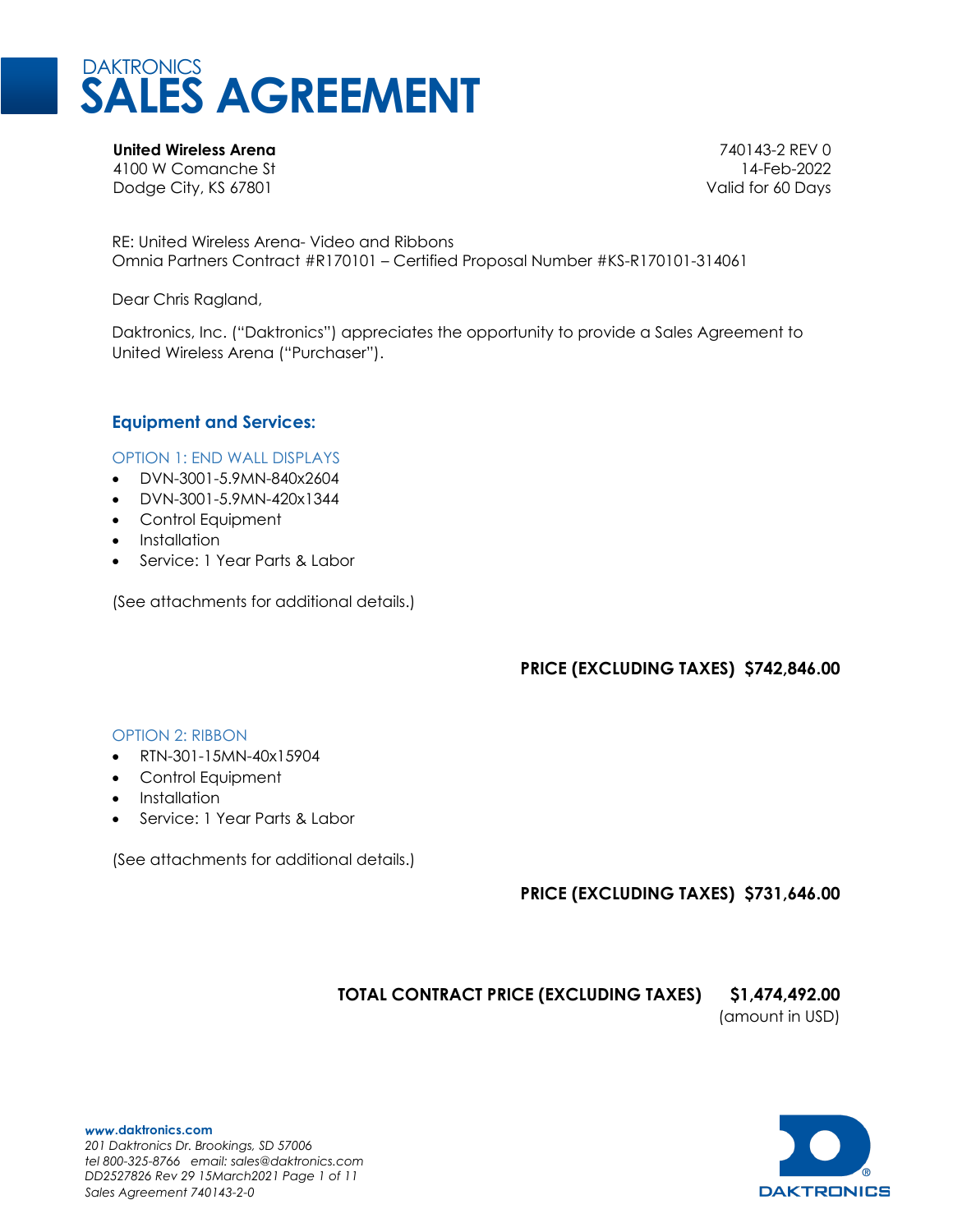Delivery Terms: Equipment is quoted FCA Destination. Ship Date will be determined after execution of this Sales Agreement, shop drawings are approved, and down payment is received.

Without limiting any other provision in this Agreement, the parties agree that any delays caused directly or indirectly as a result of the COVID-19 pandemic are excusable and will extend the time for performance under this Agreement. Delays may be caused by, without limitation, government mandates, unsafe site conditions, or resource constraints arising out of conformity with CDC guidelines or government mandates.

Thank you for allowing Daktronics to submit a Sales Agreement for this project. We appreciate your consideration and are excited about the possibility of working with you. If you have any questions please contact the following:

lye 1/2

Ryan Kuzman Regional Sales 605-695-4368 [Ryan.Kuzman@Daktronics.com](mailto:Ryan.Kuzman@Daktronics.com)

Pat De Boer

or Pat DeBoer Project Manager 605-736-0104 Pat.DeBoer@Daktronics.com

# **ACCEPTANCE**

The "Contract Documents" are comprised of the following and will be the basis of our Sales Agreement:

- Sales Agreement 740143-2 REV 0
- [SL-02375 Standard Terms and Conditions of Sale](http://www.daktronics.com/terms_conditions/SL-02375.pdf)
	- o [\(http://www.daktronics.com/terms\\_conditions/SL-02375.pdf\)](http://www.daktronics.com/terms_conditions/SL-02375.pdf)
- [SL-02374 Standard Warranty and Limitation of Liability](http://www.daktronics.com/terms_conditions/SL-02374.pdf)
	- o [\(http://www.daktronics.com/terms\\_conditions/SL-02374.pdf\)](http://www.daktronics.com/terms_conditions/SL-02374.pdf)
- Attachments
	- o A [Equipment and Software](#page-9-0)
	- o B [Purchase Price and Payment](#page-10-0) Schedule
	- o C [Project Management, Engineering, and Site Support Services](#page-11-0)
	- o D [Installation Responsibilities](#page-13-0)
	- o E [Standard Warranty Service and Extended Services](#page-15-0)



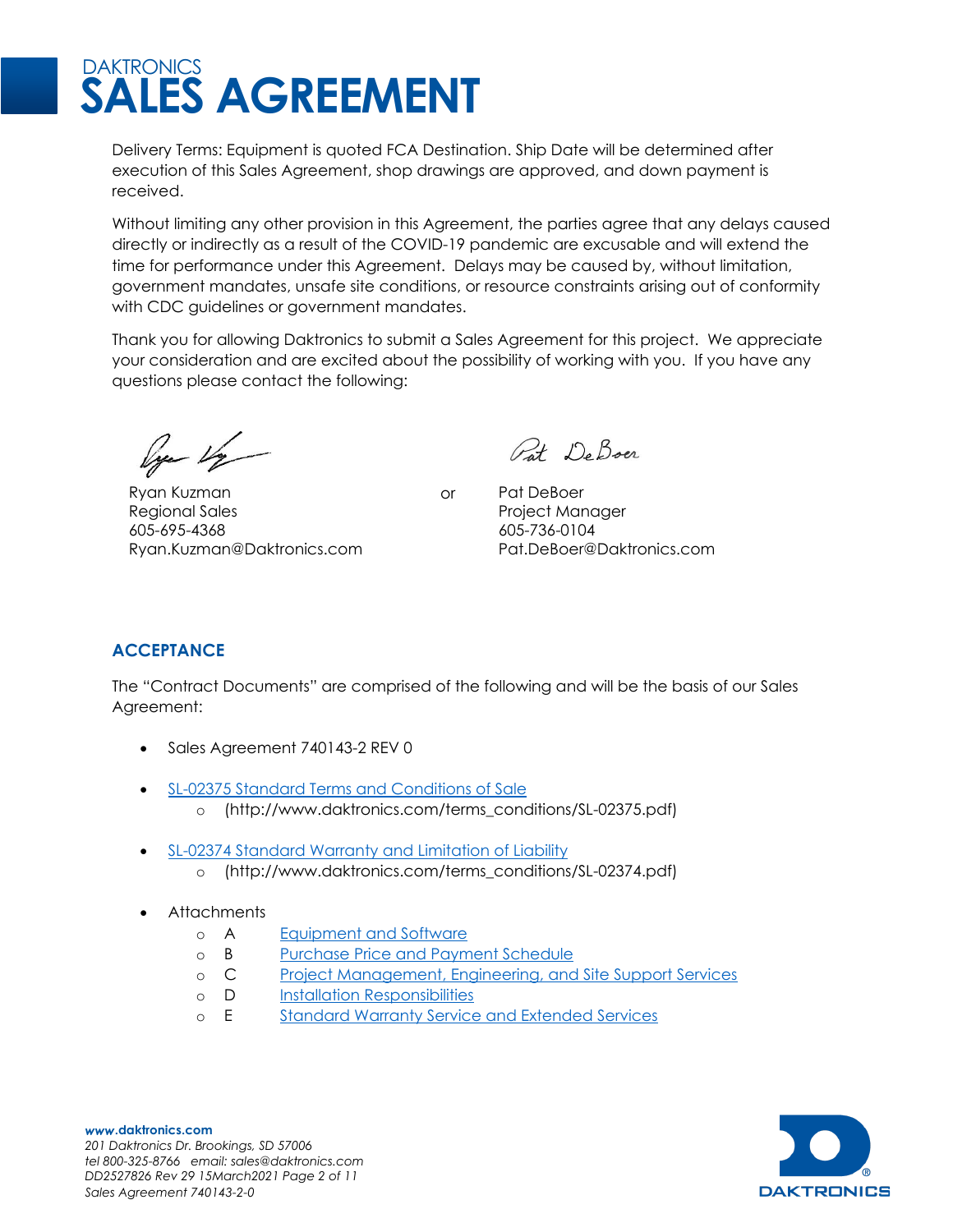Purchaser hereby agrees to purchase the Equipment, peripherals, Services, and additional supplies as defined by the Contract Documents. The Contract Documents constitute the full and final understanding of the parties and entirely replace and supersede any previous understanding or agreement between the parties. By executing this agreement, Purchaser acknowledges that it has had opportunity and means to review the Contract Documents as provided, including any online documents.

The parties acknowledge and agree that Daktronics design and installation services meet the requirements of the building code in effect for the installation site as of the date of the Contract Documents, and is priced accordingly. In the event Daktronics is required at any time to conform its design or installation to a code with requirements greater than those required as of the date of the Contract Documents, the parties acknowledge and agree that Purchaser shall be fully responsible for all costs associated with such increased code requirements.

The parties agree that due to the volatile market for materials, including but not limited to steel, copper wire, electrical devices, and other related components, Daktronics reserves the right to adjust the contract price prior to execution of the Sales Agreement.

All notices required herein shall be given to Purchaser at the address indicated above unless otherwise directed by the Purchaser in writing. The delivery and installation shall be at the address indicated on page one unless otherwise provided below:

Customer: Customer: Address: Address: City, State, Zip: City, State, Zip: Contact: Contact:

**Product Delivery Address Installation/End User Address** Phone and E-mail: Phone and E-mail:

The undersigned has actual authority to execute this document, and Daktronics is relying upon such authority.

### **ATTESTATION:**

|     | <b>PURCHASER:</b>       |                                                                                                               |                                                                                                                                                                                                                                |
|-----|-------------------------|---------------------------------------------------------------------------------------------------------------|--------------------------------------------------------------------------------------------------------------------------------------------------------------------------------------------------------------------------------|
|     |                         | Name/Title: Name and Solid Research Andrew Management and Analysis and Analysis and Analysis and Analysis and | Date: the contract of the contract of the contract of the contract of the contract of the contract of the contract of the contract of the contract of the contract of the contract of the contract of the contract of the cont |
|     | Signature               | Print or Type                                                                                                 |                                                                                                                                                                                                                                |
|     | <b>DAKTRONICS, INC:</b> |                                                                                                               |                                                                                                                                                                                                                                |
| By: |                         |                                                                                                               | Date:__________                                                                                                                                                                                                                |
|     | Signature               | Print or Type                                                                                                 |                                                                                                                                                                                                                                |
| By: |                         |                                                                                                               | Date: the contract of the contract of the contract of the contract of the contract of the contract of the contract of the contract of the contract of the contract of the contract of the contract of the contract of the cont |
|     | Signature               | Print or Type                                                                                                 |                                                                                                                                                                                                                                |
|     |                         |                                                                                                               |                                                                                                                                                                                                                                |
|     |                         |                                                                                                               |                                                                                                                                                                                                                                |

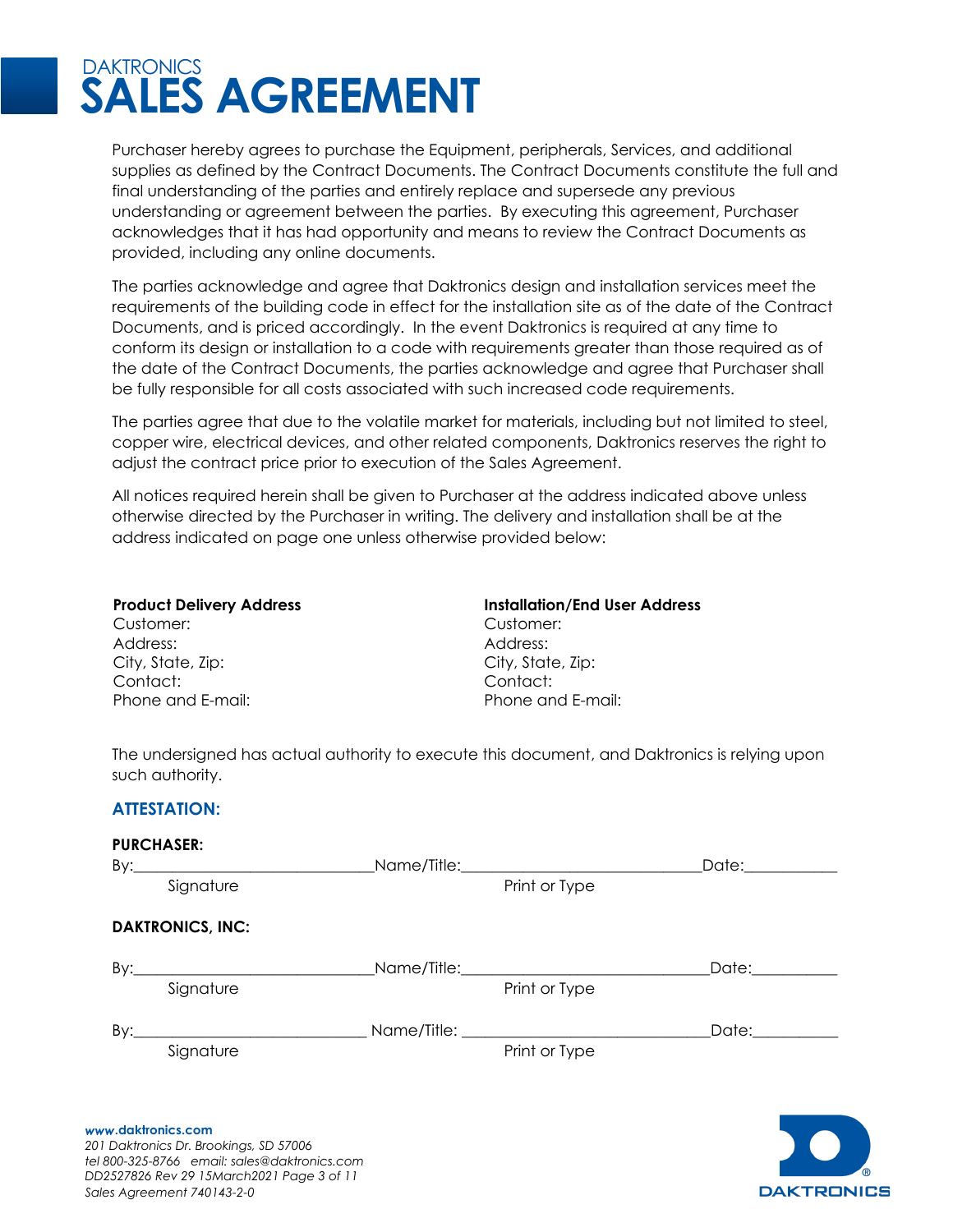

Estimated Delivery: Determined by order date and approval of shop drawings. Estimated Date of Substantial Completion: Determined by order date.

**DAKTRONICS** 

*www***.daktronics.com**  *201 Daktronics Dr. Brookings, SD 57006 tel 800-325-8766 email: sales@daktronics.com DD2527826 Rev 29 15March2021 Page 4 of 11 Sales Agreement 740143-2-0*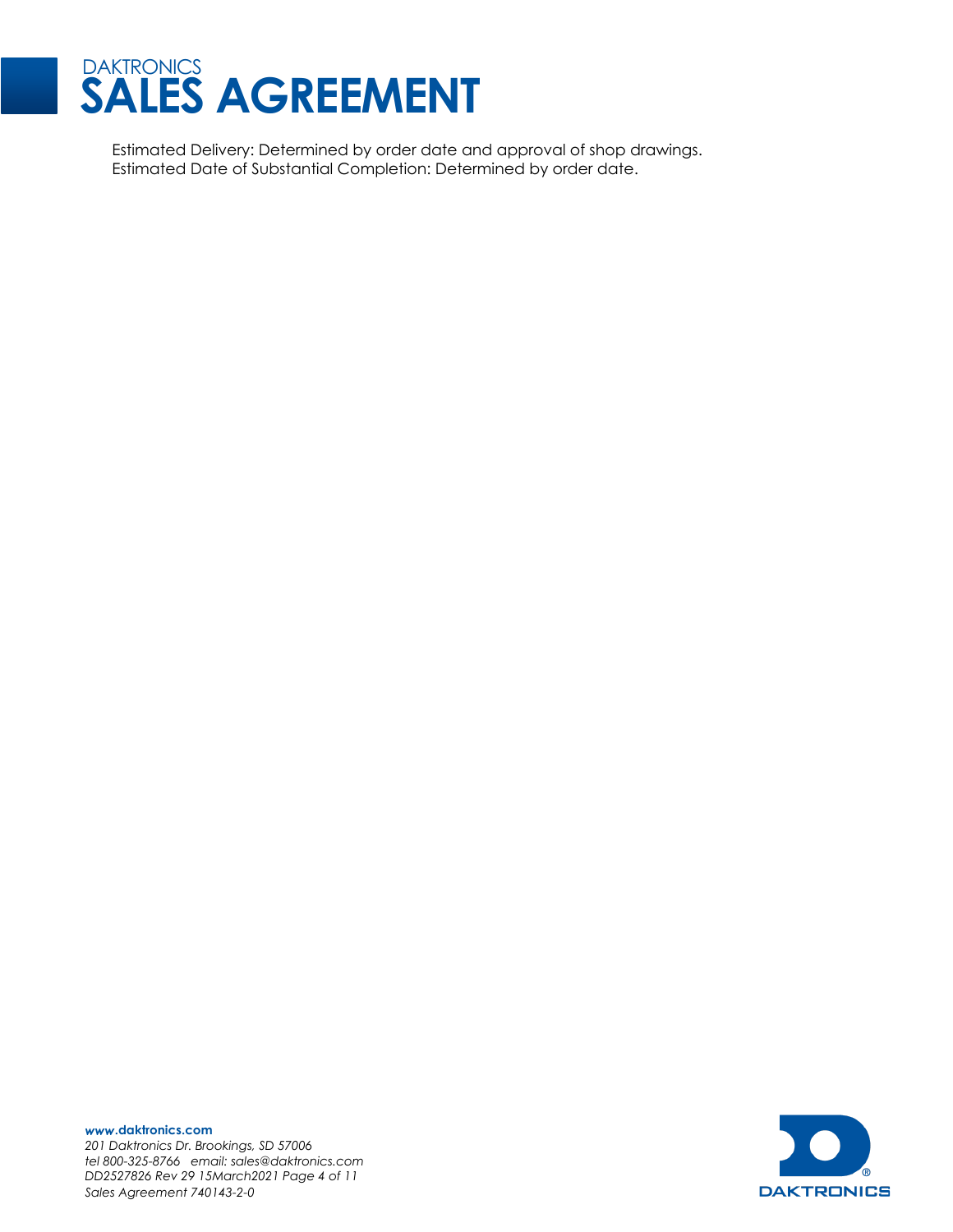

# <span id="page-9-0"></span>**ATTACHMENT A | EQUIPMENT AND SOFTWARE**

#### OPTION 1 – END WALL DISPLAYS

South Wall - One (1) Indoor Daktronics LED Video Display

- Daktronics Model: DVN-3001-5.9MN-1400-BR-MC-420x1344
- Approximate Active Area: 8.20' high x 26.25' wide
- Pixel Pitch: 5.9mm
- Matrix: 420 pixels high x 1344 pixels wide

North Wall - One (1) Indoor Daktronics LED Video Display

- Daktronics Model: DVN-3001-5.9MN-1400-BR-MC-840x2604
- Approximate Active Area: 16.40' high x 50.85' wide
- Pixel Pitch: 5.9mm
- Matrix: 840 pixels high x 2604 pixels wide

### OPTION 2 – RIBBON

One (1) Indoor Daktronics LED Ribbon Display

- Daktronics Model: RTN-301-15MN-1600-SM-MA-40x15904
- Approximate Active Area: 2.05' high x 815.29' wide
- Pixel Pitch: 15mm
- Matrix: 40 pixels high x 15904 pixels wide

### **Options Include:**

Daktronics Custom Control NCAA Stats Interface **Installation** Project Management Spare Parts SHipping to Site One (1) Year Parts & Labor Creative Services – Basic Content Package for Option 1 Two (2) Days – On-site Training Commissioning

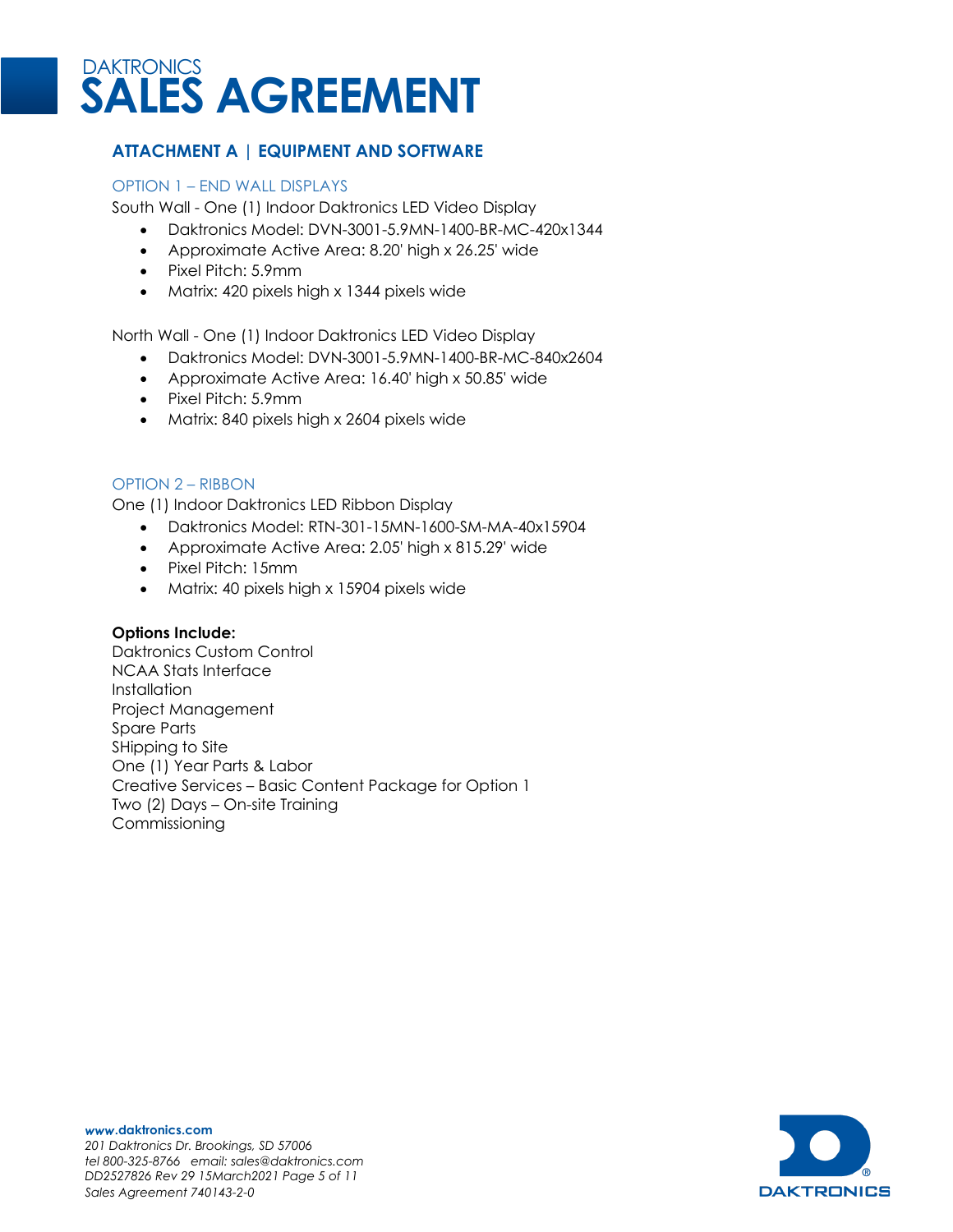# <span id="page-10-0"></span>**ATTACHMENT B | PURCHASE PRICE AND PAYMENT SCHEDULE**

The Purchase Price for Option 1 shall be \$742,846.00 (Excluding Taxes).

The Purchase Price for Option 2 shall be \$731,646.00 (Excluding Taxes).

The Total Purchase Price shall be \$1,474,492.00 (Excluding Taxes).

"Purchase Price" shall also include any additions or deletions pursuant to any duly authorized Change Orders.

The Payment Schedule is as follows, subject to credit review:

• Progress Payments

Financing option available; consult your sales representative for additional information.

TAXES: No taxes have been included in the price. Purchaser will be assessed all taxes and other governmental charges in connection with the sale, purchase, transportation, delivery, or use, of any of the goods provided, with the exception of taxes based upon Daktronics' net income. If Purchaser is tax-exempt or purchasing for resale, a copy of Purchaser's tax-exempt certificate shall be required at time of order.

CHANGE ORDERS: Without voiding the contract, the parties may agree to change the scope, timing, or other aspect of the deliverables. Such changes shall be in accordance with Section 3 of Standard Terms and Conditions of Sale [\(http://www.daktronics.com/terms\\_conditions/SL-](http://www.daktronics.com/terms_conditions/SL-02375.pdf)[02375.pdf\)](http://www.daktronics.com/terms_conditions/SL-02375.pdf)

All Change Order work performed by Daktronics or a subcontractor of Daktronics will be performed at cost plus 20% overhead and profit.

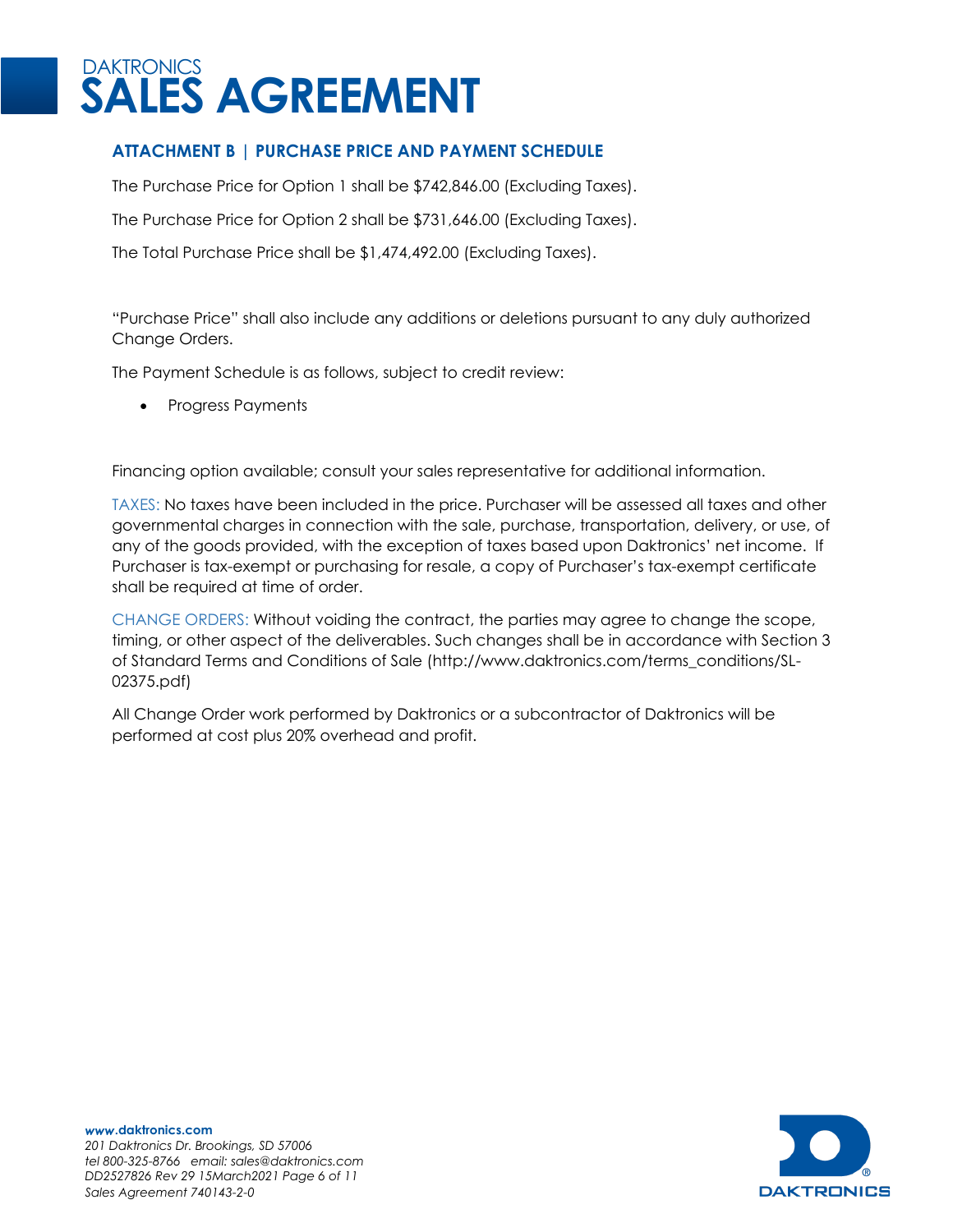# <span id="page-11-0"></span>**ATTACHMENT C | PROJECT MANAGEMENT, ENGINEERING AND SITE SUPPORT SERVICES**

Our project management philosophy is focused on a smooth and uneventful experience for the Purchaser, and mitigating risk throughout the project to ensure there are no unexpected costs or delays. This philosophy includes a team tailored and dedicated to the unique needs of your project. Yet, understanding the need to have clear communication, your single point of contact will be our assigned project manager, who is familiar with your project and has completed jobs of similar scope and scale to yours.

Your project manager will collaborate with you and the entire project team to make sure every detail is covered and you have a clear understanding of what is happening during the course of the project.

Because our engineering capabilities are in-house, there is a reduction of risk in the possibility of issues arising. If there are items or discrepancies that come up, we can quickly address them to make sure problems do not compound. These engineering capabilities include mechanical, structural, electrical, and control systems to design and document the overall system.

Throughout the project, the project manager and the Purchaser will collaborate on many items. Some core functions of this process include:

- o Organizing the key project team members from all parts of the project to complete the services as defined on the Installation Responsibilities (Attachment D). The responsibilities checklist is provided to make sure all parties clearly understand the scope and expectations.
- o Establishing and managing the project timeline to meet the needs of your team.
- o Reviewing the preliminary and/or final project shop drawings as per scope. This includes an explanation of the drawings and key items to approve before production.
- o Coordinating shipments and deliveries to align with the established timeframes.
- o Communicating activities of the Daktronics project team to understand when staff will be on-site for specific duties such as equipment installation support, control room set-up, final connections, system testing and training.
- o Finalizing the project and securing project acceptance.

### SUPPORT AND TRAINING

Daktronics support includes comprehensive training options, from technical training to learning how to use the software. We offer several different formats to suit your needs and schedule. Talk to your representative about what training is best for your needs.

### DAKTRONICS CREATIVE SERVICES

- Daktronics will provide a media kit.
- Additionally, Daktronics will provide a basic content package. See [www.daktronics.com/ContentRates](http://www.daktronics.com/ContentRates) for details.
- A Daktronics Creative Services Account Manager will work with Purchaser to fulfill all content packages. Quotes will be provided to the Purchaser detailing the scope of work and price chargeable at the then-current rate for services. Upon mutual agreement of the scope(s), Daktronics will furnish the content to Purchaser at no additional charge so

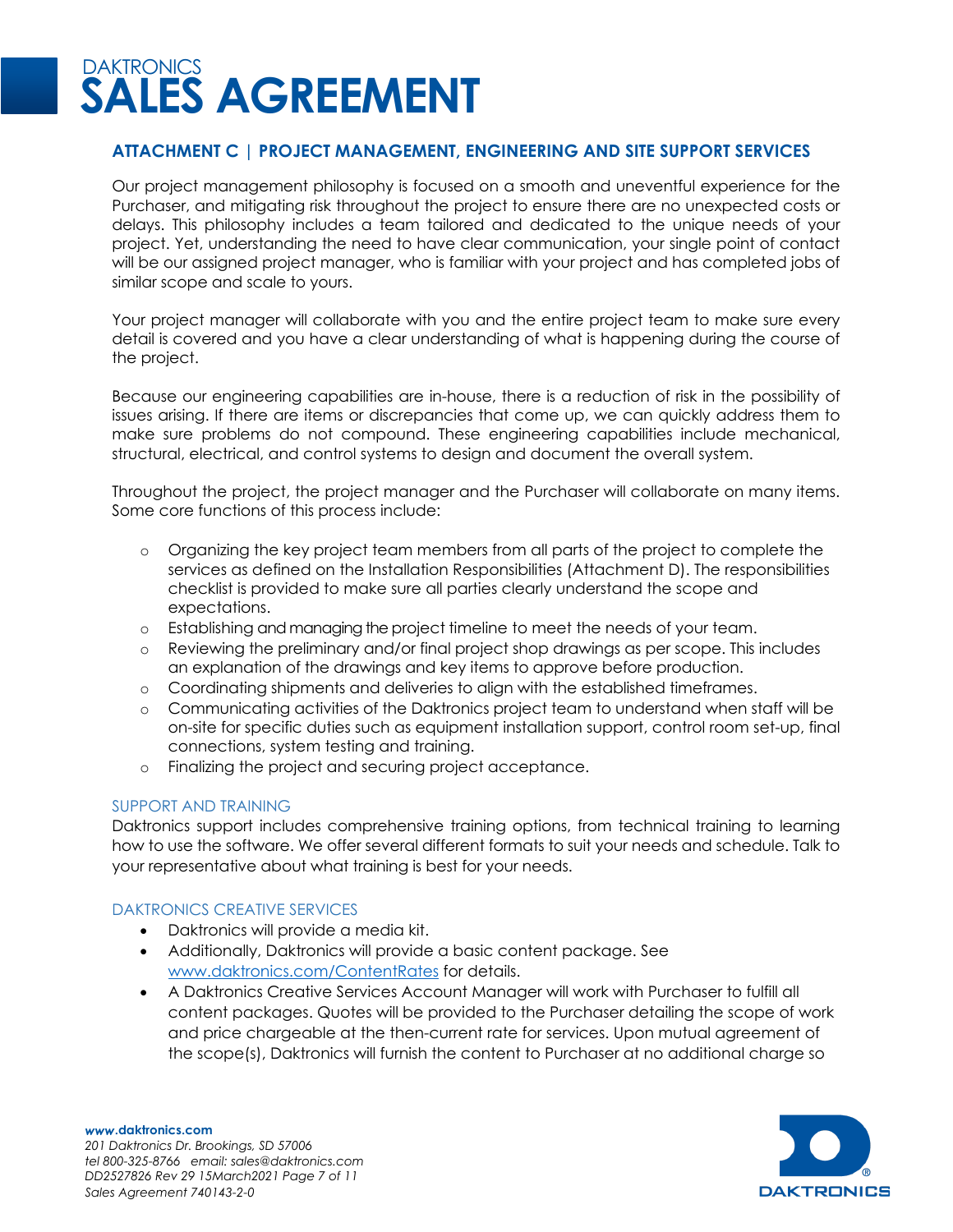

long as the Purchaser has sufficient credit of creation services remaining. The content creation services credit for Basic and Bronze packages will expire one (1) year following the execution of the contract documents. All other packages will expire three (3) years following the execution of the contract documents unless otherwise noted. Any remaining credit at the end of this period shall become void. The services are subject to the limitations on content creation such as trademark, copyright, and intellectual property right limitation. Creative Services Terms and Conditions [\(http://www.daktronics.com/DCSTC\)](http://www.daktronics.com/DCSTC).

Unless specifically outlined in the Contract Documents, this order does not include the following:

- Physical installation
- Electrical installation
- Installation support
- Preventative maintenance
- Cable or conduit including labor
- Freight or insurance costs
- Any additional site related costs
- Appropriate structure, footing, and engineering
- Bonding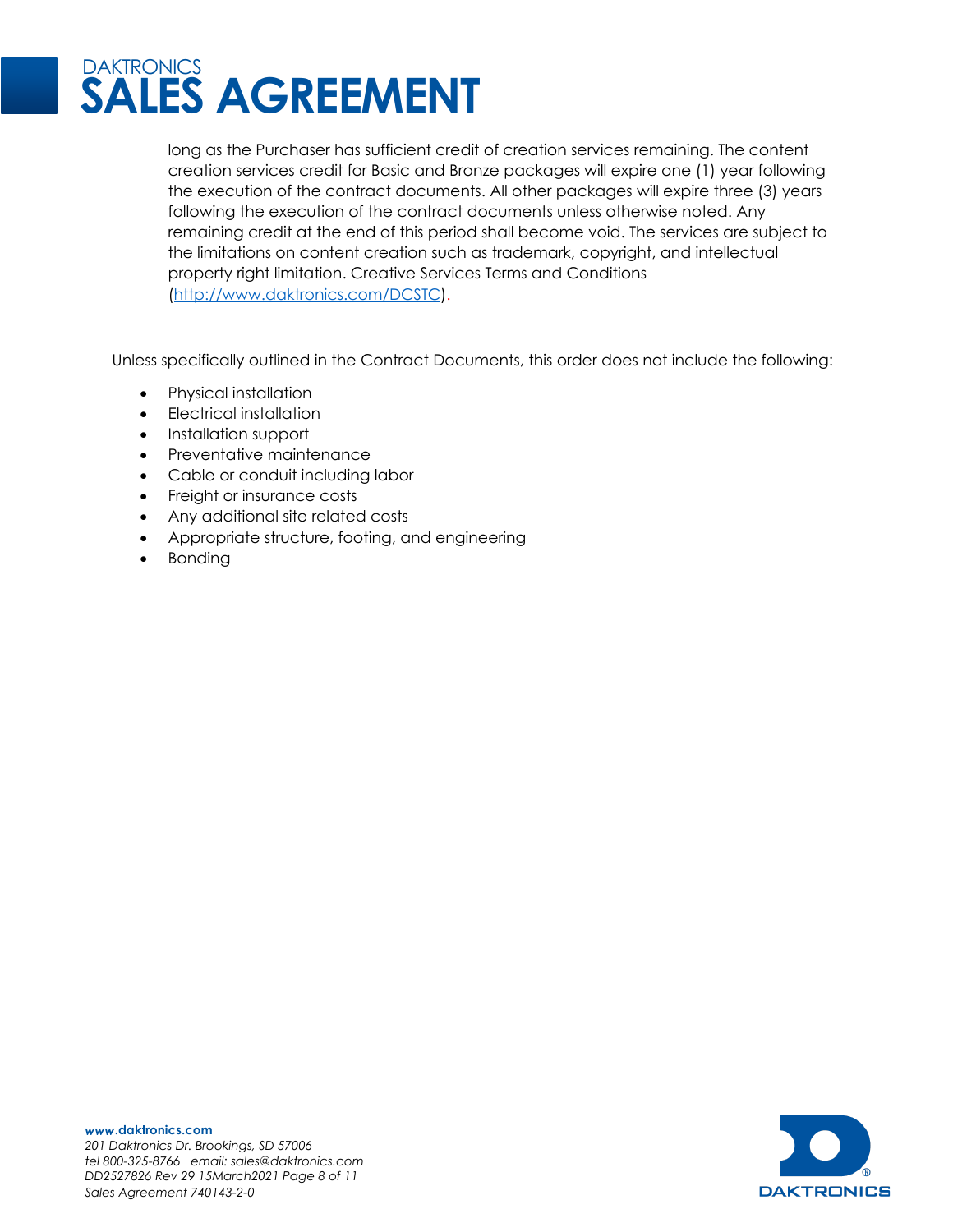

# <span id="page-13-0"></span>**ATTACHMENT D | INSTALLATION RESPONSIBILITIES**

#### **Responsible Party**

| <b>Daktronics</b> | Customer     | <b>Description</b>                                                                                                                                                                                                                                                                                                                                                                                                                                      |
|-------------------|--------------|---------------------------------------------------------------------------------------------------------------------------------------------------------------------------------------------------------------------------------------------------------------------------------------------------------------------------------------------------------------------------------------------------------------------------------------------------------|
|                   | $\checkmark$ | 1. Provide existing utility drawings.                                                                                                                                                                                                                                                                                                                                                                                                                   |
| $\checkmark$      |              | 2. Removal of existing equipment.                                                                                                                                                                                                                                                                                                                                                                                                                       |
| ✓                 |              | 3. Removal of existing mounting brackets.                                                                                                                                                                                                                                                                                                                                                                                                               |
| $\checkmark$      |              | 4. Removal of existing structure.                                                                                                                                                                                                                                                                                                                                                                                                                       |
| ✓                 |              | 5. Disposal of existing equipment.                                                                                                                                                                                                                                                                                                                                                                                                                      |
| $\checkmark$      |              | 6. Disposal of existing mounting brackets.                                                                                                                                                                                                                                                                                                                                                                                                              |
| ✓                 |              | 7. Generate and issue site specific electrical and signal drawing submittals for video<br>equipment.                                                                                                                                                                                                                                                                                                                                                    |
| ✓                 |              | 8. Generate and issue site specific equipment shop drawing and attachment detail<br>submittals for video equipment.                                                                                                                                                                                                                                                                                                                                     |
|                   | $\checkmark$ | 9. Provide approval of all engineering drawings, electrical drawings, shop drawings,<br>equipment locations, color renderings, and ad copy layouts.                                                                                                                                                                                                                                                                                                     |
|                   | ✓            | 10. Provide verification and certification the building/structure can safely support all<br>additional loads for the proposed equipment at all locations.                                                                                                                                                                                                                                                                                               |
|                   | ✓            | 11. Customer is responsible to ensure the existing structure/building is adequate, including<br>any necessary modifications, for the installation of the Equipment, including but not<br>limited to (i) obtaining certified engineer drawings to the extent required by law and (ii)<br>providing Daktronics, upon reasonable request, documentation relating to the existing<br>structure and modifications necessary for Daktronics perform its work. |
| $\checkmark$      |              | 12. Engineering design and certification for Equipment attachment design.                                                                                                                                                                                                                                                                                                                                                                               |
|                   | $\checkmark$ | 13. Unobstructed access to equipment and control room installation site until display is 100%.                                                                                                                                                                                                                                                                                                                                                          |
|                   | $\checkmark$ | 14. Mark location of the new Equipment as delineated in the quote.                                                                                                                                                                                                                                                                                                                                                                                      |
| ✓                 |              | 15. Provide all required floor protection.                                                                                                                                                                                                                                                                                                                                                                                                              |
| ✓                 |              | 16. Site clean-up after Daktronics work.                                                                                                                                                                                                                                                                                                                                                                                                                |
|                   | $\checkmark$ | 17. Clearly identify all specific display locations.                                                                                                                                                                                                                                                                                                                                                                                                    |
| ✓                 |              | 18. Crating and shipping of all equipment to facility via common or independent carrier.                                                                                                                                                                                                                                                                                                                                                                |
| ✔                 |              | 19. Accept, lift, unload, and inspect all video equipment and control equipment from carrier.                                                                                                                                                                                                                                                                                                                                                           |
| ✔                 |              | 20. Provide storage of video equipment and control equipment in a safe, dry, and secure<br>location until installation.                                                                                                                                                                                                                                                                                                                                 |
|                   |              | 21. Provide Equipment attachment hardware.                                                                                                                                                                                                                                                                                                                                                                                                              |
| ✓                 |              | 22. Install Equipment attachment hardware.                                                                                                                                                                                                                                                                                                                                                                                                              |
| ✓                 |              | 23. Fabricate and install substructure.                                                                                                                                                                                                                                                                                                                                                                                                                 |
| $\checkmark$      |              | 24. Lift and mount Equipment listed in this quotation.                                                                                                                                                                                                                                                                                                                                                                                                  |
|                   |              | 25. Provide primary power feed up to and including demarcation point in the form of<br>transformer and electrical disconnect with over current protection per all applicable<br>electrical codes and regulations.                                                                                                                                                                                                                                       |

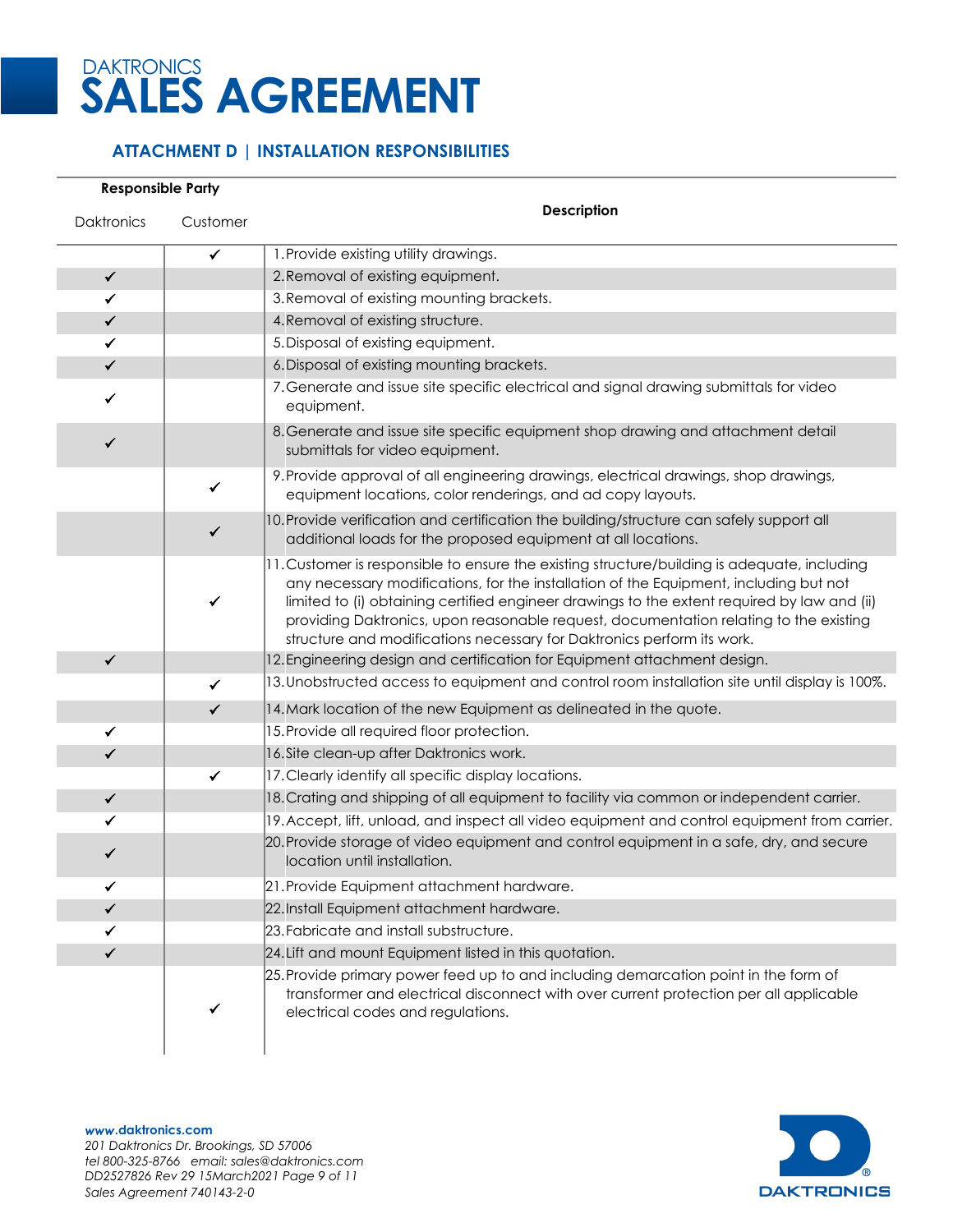| ✓                 |              | 26. Provide secondary power conduits, distribution panel, power cable and power hook-up<br>from the demarcation point to all Daktronics supplied load centers/termination panel<br>at/within the Equipment.                                                                       |
|-------------------|--------------|-----------------------------------------------------------------------------------------------------------------------------------------------------------------------------------------------------------------------------------------------------------------------------------|
|                   | $\checkmark$ | 27. Provide and install signal cable conduit, with pull string, from control location to each<br>equipment location. Conduit to be located five (5) feet off grade on the structure, as<br>delineated in the electrical and signal drawings.                                      |
| $\checkmark$      |              | 28. Provide and install signal cable conduit, with pull string, from five (5) feet off grade on<br>structure to Equipment signal termination points, as delineated in the electrical and signal<br>drawings.                                                                      |
| ✓                 |              | 29. Mount and install fiber patch panel as required by electrical and signal drawings.                                                                                                                                                                                            |
| ✓                 |              | 30. Provide and install signal cable conduit, with pull string, from control location to all<br>Equipment locations/signal termination points, as delineated in the electrical and signal<br>drawings.                                                                            |
| $\checkmark$      |              | 31. Furnish signal cable as delineated on the quote.                                                                                                                                                                                                                              |
| ✓                 |              | 32. Labor to pull all new signal cable (and remove existing cable, if required).                                                                                                                                                                                                  |
|                   | ✓            | 33. Interface cabling with video system including conduit, cabling and installation of cabling.                                                                                                                                                                                   |
|                   | $\checkmark$ | 34. Interface cabling with audio system including conduit, cabling, and installation of<br>cabling.                                                                                                                                                                               |
| $\checkmark$      |              | 35. Provide data drop within three (3) feet to the center of the LCDs and including adequate<br>number of connection points.                                                                                                                                                      |
| $\checkmark$      |              | 36. Terminate signal cable at control location and video Equipment.                                                                                                                                                                                                               |
|                   |              | 37. Provide a climate controlled and secure control room for all control systems (on/off venue<br>site). Control room is to be climate controlled by Customer. Normal operating                                                                                                   |
|                   | ✓            | temperature should be between 65 and 75 degrees Fahrenheit. Normal operating<br>humidity should be less than 80 percent non-condensing. Storage temperature should be<br>between 40 and 95 degrees Fahrenheit. Storage humidity should be less than 95 percent<br>non-condensing. |
|                   | ✓            | 38. Provide high speed internet connection to control room equipment.                                                                                                                                                                                                             |
|                   | $\checkmark$ | 39. Required power outlets on clean dedicated circuit(s) for all video and control equipment.                                                                                                                                                                                     |
| $\checkmark$      |              | 40. Provide computer(s) for control software.                                                                                                                                                                                                                                     |
| ✓                 |              | 41. Unpack, set-up, hook-up, and testing of control system.                                                                                                                                                                                                                       |
| ✓                 |              | 42.Set-up and testing of results/statistics/timing system including portable cabling and<br>Daktronics software installation.                                                                                                                                                     |
| ✓                 |              | 43. Provide personnel for maintenance and operator training.                                                                                                                                                                                                                      |
| ✓                 |              | 44. Perform maintenance training during installation.                                                                                                                                                                                                                             |
| $\checkmark$      |              | 45. Perform operator training.                                                                                                                                                                                                                                                    |
| ✓                 |              | 46. Perform installation supervision.                                                                                                                                                                                                                                             |
| ✓                 |              | 47. Perform final systems testing and commissioning.                                                                                                                                                                                                                              |
| ✓<br>$\checkmark$ | $\checkmark$ | 48. Walk-thru inspection at Substantial Completion and identification of punch list items<br>49. Completion of punch list items.                                                                                                                                                  |

NOTE: All change order work performed by Daktronics or Daktronics subcontractor will be performed at cost plus 20% overhead and profit.